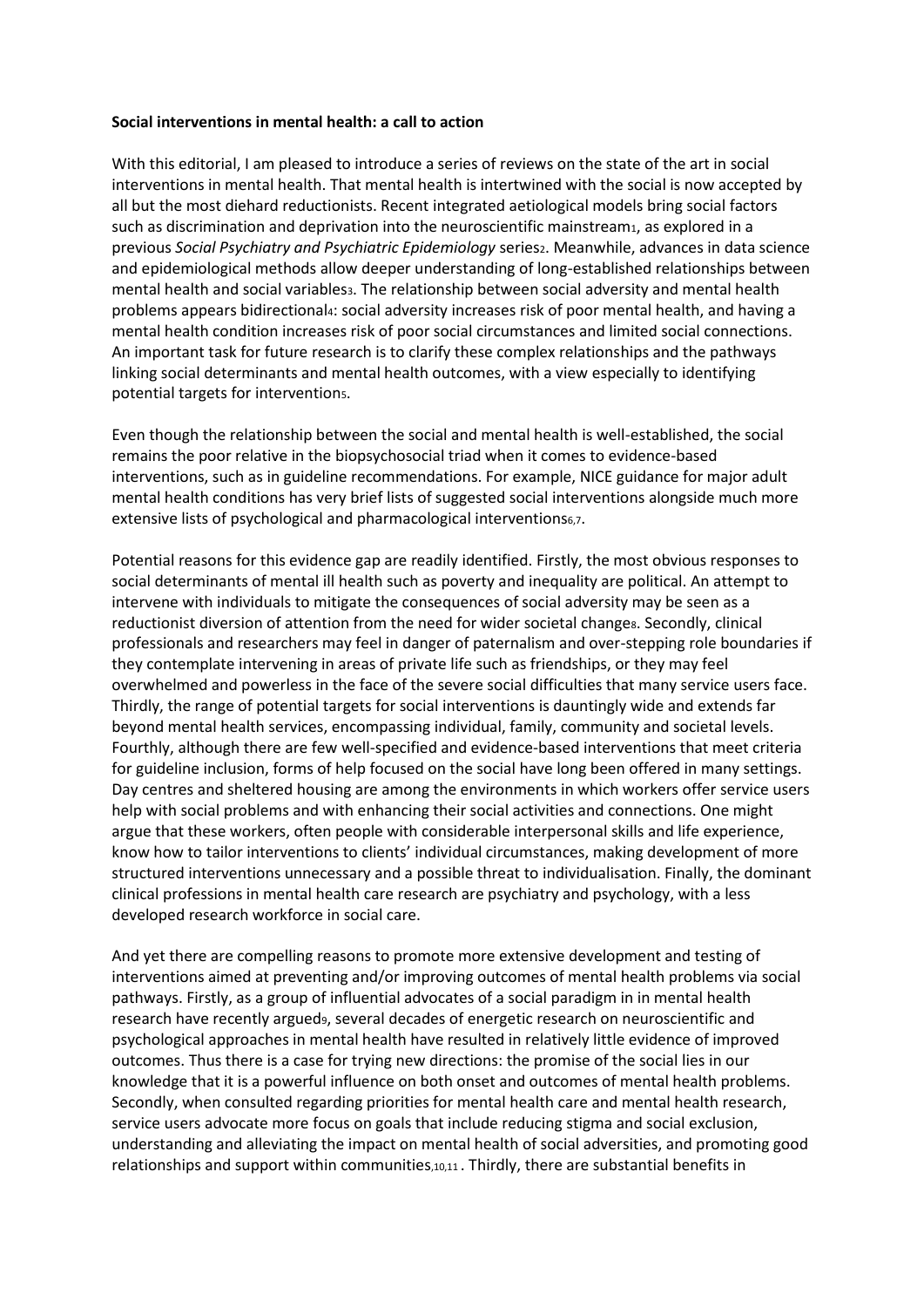establishing an evidence base for social interventions rather than relying on intuitions about what may work. Employment exemplifies this: long-held assumptions that people with mental illnesses benefit from work preparation such as through sheltered workshops have been overturned through research on supported employment12. Untested social interventions proliferate: an interesting and increasingly widespread model in the UK is social prescribing, but as yet we do not have substantial evidence regarding its outcomes or effective variants13. Fourthly without robust evidence, including on health economics, it is difficult to make a strong case for funding for social interventions, or for prioritising them in guidelines. Finally, there is a strong consensus that prevention in mental health should be prioritised, even though investment in this lags greatly behind rhetoric in most countries. Many potential targets for preventive intervention are social, but with a handful of exceptions, evidence to guide priorities is still very limited<sub>14, 15</sub>.

While the evidence on social interventions is not yet sufficiently substantial or widely recognised to achieve prominence in clinical guidance, we do have some starting points for their development, evaluation and implementation. The four reviews introduced by this editorial focus on social interventions with varying targets, at levels including individual, community and society. Loneliness has recently become the focus of increasingly interest, especially in research on older people's health, with evidence of significant adverse effects on both physical and mental health16. Mann et al17 describe potential approaches to loneliness among people who have mental health problems or are at risk of developing them. These range from individual interventions, targeting cognitive and emotional aspects of loneliness or supporting people in forming new connections, to ambitious programmes aimed at augmenting community assets. Evaluation of impacts on mental health outcomes has been limited, but there is some evidence that it is possible to reduce loneliness through various strategies, a potential starting point for investigation of whether mental health problems may be averted or alleviated by reducing loneliness.

Webber and Fendt-Newlin18 focus more narrowly in their review of social participation on interventions to increase social network size in people with mental health problems. A range of strategies is identified, including individual-level support in increased engagement with others, individual and group social skills training, and groups involving participating in activities with others. Again the conclusion is that it appears possible to increase social connections, but the evidence remains weak on the best approaches and the impact on mental health outcomes. The authors identify a need to investigate how mental health services can best engage with local communities to enhance community assets and promote service user participation.

With the review by Henderson19 et al. on interventions to reduce stigma, the perspective broadens from areas in which interventions have mainly been directed at individuals with mental health problems, to one of few areas in which large-scale attempts have been made to achieve change in wider communities and societies. Some inspiring successes achieved through a variety of strategies are balanced against the short timescale of many interventions and the need to establish how change can be sustained.

Perhaps the most potentially radical and exciting of the papers is that of Wahlbeck<sub>20</sub> and colleagues: they take a very broad perspective in examining whether any interventions are effective in mitigating the ill-effects of structural determinants of mental health such as poverty and inequality. A framework of potential interventions is outlined to address these determinants and the upstream factors by which they may result in poor mental health. These include interventions at country, neighbourhood, family and individual level, with potential foci including debt, employment conditions, parenting, housing, neighbourhood levels of violence and social cohesion, and education. In many areas the idea of developing and testing specific interventions to improve mental health remains mainly aspirational. However, notable exceptions include targeted parenting interventions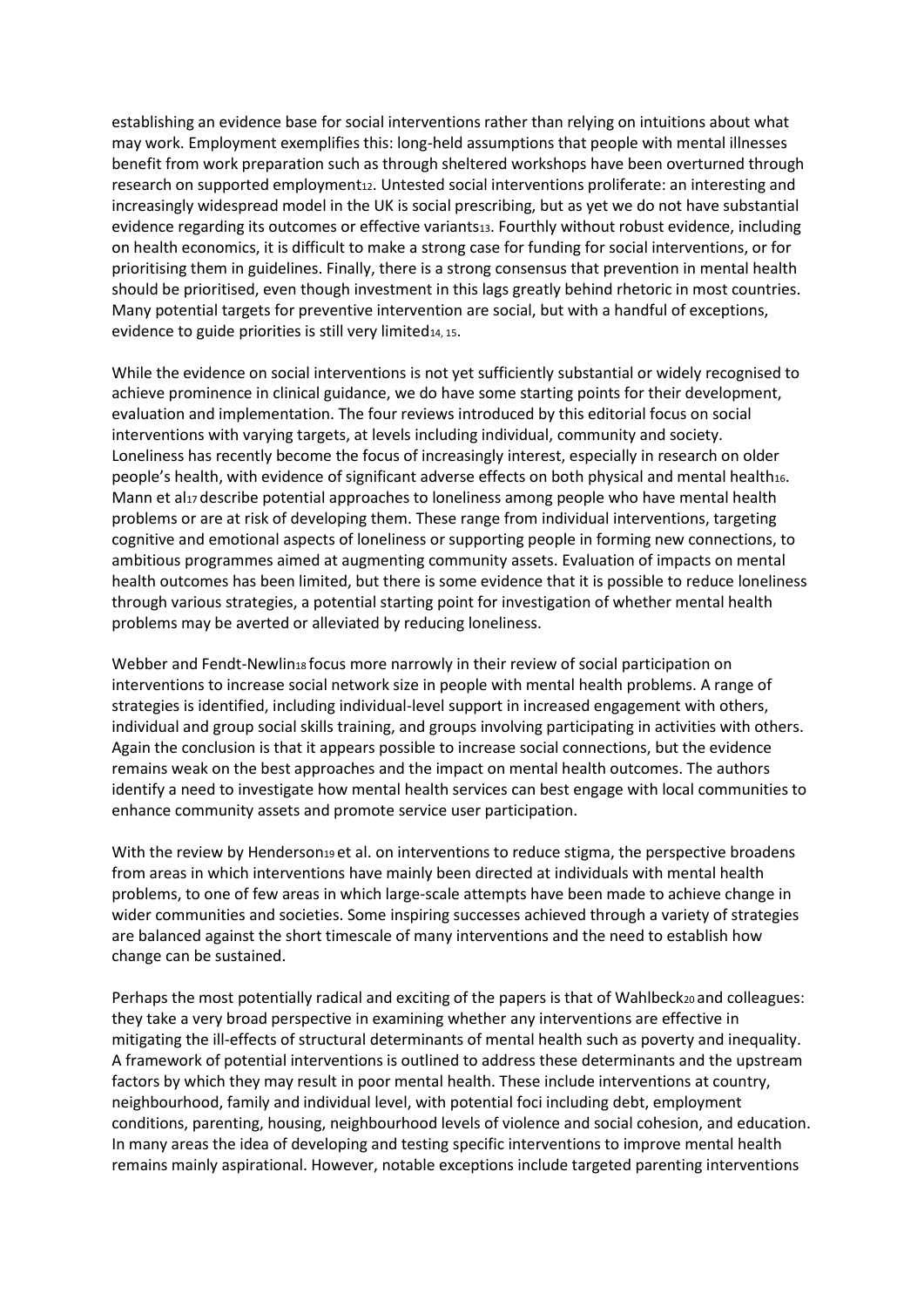to reduce inequalities in parents' ability to meet their children's needs, early health visiting programmes and schools' mental health programmes, all of which have some supporting evidence as means of reducing the impact of structural inequalities on mental health. Beyond this, observational evidence suggests many potential targets for efforts to redress the effects of structural factors, but little evidence as to what works best.

Thus in these four papers, much of what is currently known regarding evidence for social interventions in mental health is mapped out. Important areas not covered are employment, where the evidence, more substantial than for other social interventions, indicates a large effect for the Individual Placement and Support model21, and housing22,23. Taken together, the papers surely constitute a call to action: established knowledge regarding the impact of the social on mental health needs to be matched by a range of well-evidenced interventions for whose effectiveness and cost-effectiveness we may confidently argue. Beyond this, those involved and interested in mental health may also consider whether they should contribute to addressing the social determinants of mental health by other means, for example through political advocacy and activism. Targeted interventions in areas such as parenting and education show some success in addressing the adverse effects on mental health of social deprivation and inequality, but it is unlikely that they can do so as effectively as social, political and economic change that directly reduces these powerful negative influences. Inequality is growing worldwide and its effects on health and well-being are increasingly clear24,25: Thus alongside development of social interventions as described in this series of articles, there is a compelling case for researchers and others involved in mental health to be public mental health advocates, making the case for investment in national and local policies that directly target the social roots of mental ill health<sub>26</sub>.

## **The author has no conflict of interest. She is in part supported by the National Institute for Health Research (NIHR) Collaboration for Leadership in Applied Health Research and Care (CLAHRC) North Thames at Bart's Health NHS Trust. The views expressed are those of the author(s) and not necessarily those of the NHS, the NIHR or the Department of Health.**

References

1. Howes, O. D., & Murray, R. M. (2014). Schizophrenia: an integrated sociodevelopmentalcognitive model. *The Lancet*, *383*(9929), 1677-1687.

2. Reininghaus, U. & Morgan, C. *Soc Psychiatry Psychiatr Epidemiol* (2014) 49: 1.

3. Allen, J., Balfour, R., Bell, R., & Marmot, M. (2014). Social determinants of mental health. *International Review of Psychiatry*, *26*(4), 392-407.

4. Almquist, Y.B., Landstedt, E., Hammarström, A. Associations between social support and depressive symptoms: social causation or social selection—or both? *The European Journal of Public Health* Published on-line Aug 2016, ckw120; DOI: 10.1093/eurpub/ckw120

5. Giacco, D., Amering, M., Bird, V., Craig, T., Ducci, G., Gallinat, J., ... & Jovanovic, N. (2016). Scenarios for the future of mental health care: a social perspective. *The Lancet Psychiatry*. Published online first 2 November 2016

http://www.sciencedirect.com/science/article/pii/S221503661630219X Accessed January 2017.

6. National Institute for Health and Care Excellence (NICE) (2016) Depression in adults: recognition and management. Clinical Guideline [CG90].

https://www.nice.org.uk/guidance/cg90. Accessed January 2017.

7. National Institute for Health and Care Excellence (NICE) (2016) Psychosis and schizophrenia in adults: Clinical Guideline [CG178] https://www.nice.org.uk/guidance/cg178 Accessed January 2017

8. The Guardian (2017) Happiness study lets psychologists off the hook.